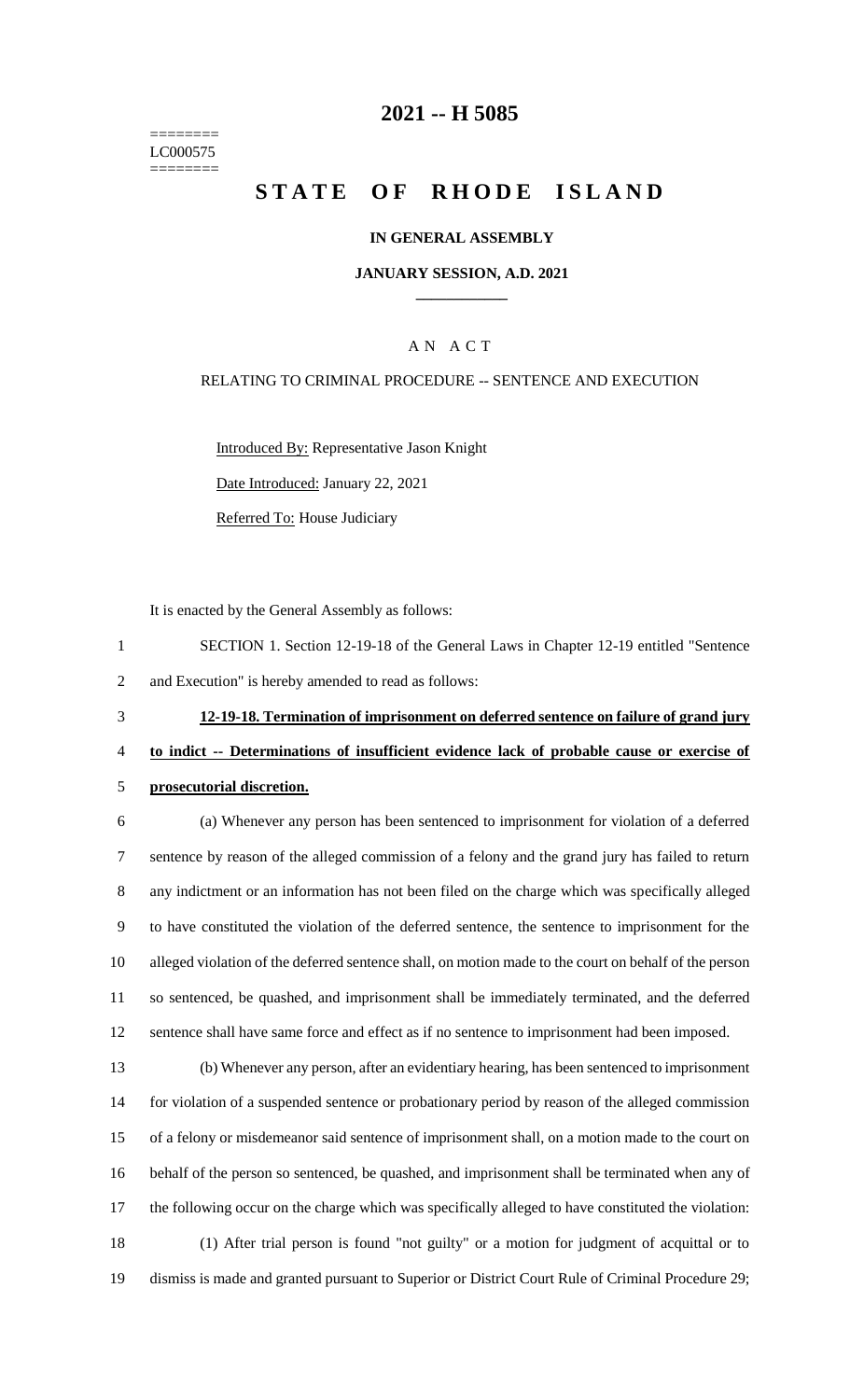(2) After hearing evidence, a "no true bill" is returned by the grand jury; (3) After consideration by an assistant or special assistant designated by the attorney general, a "no information" based upon a lack of probable cause is returned; (4) A motion to dismiss is made and granted pursuant to the Rhode Island general laws § 5 12-12-1.7 and/or Superior Court Rule of Criminal Procedure 9.1; or (5) The charge fails to proceed in District or Superior Court under circumstances where the state is indicating a lack of probable cause, or circumstances where the state or its agents believe 8 there is doubt about the culpability of the accused; or (6) After consideration by an assistant or special assistant designated by the attorney general, the state or arresting police department, in their discretion, dismisses the charge(s). (c) This section shall apply to all individuals sentenced to imprisonment for violation of a suspended sentence or probationary period by reason of the alleged commission of a felony or misdemeanor and shall not alter the ability of the court to revoke a suspended sentence or probationary period for an allegation of conduct that does not rise to the level of criminal conduct. SECTION 2. This act shall take effect upon passage.

======== LC000575 ========